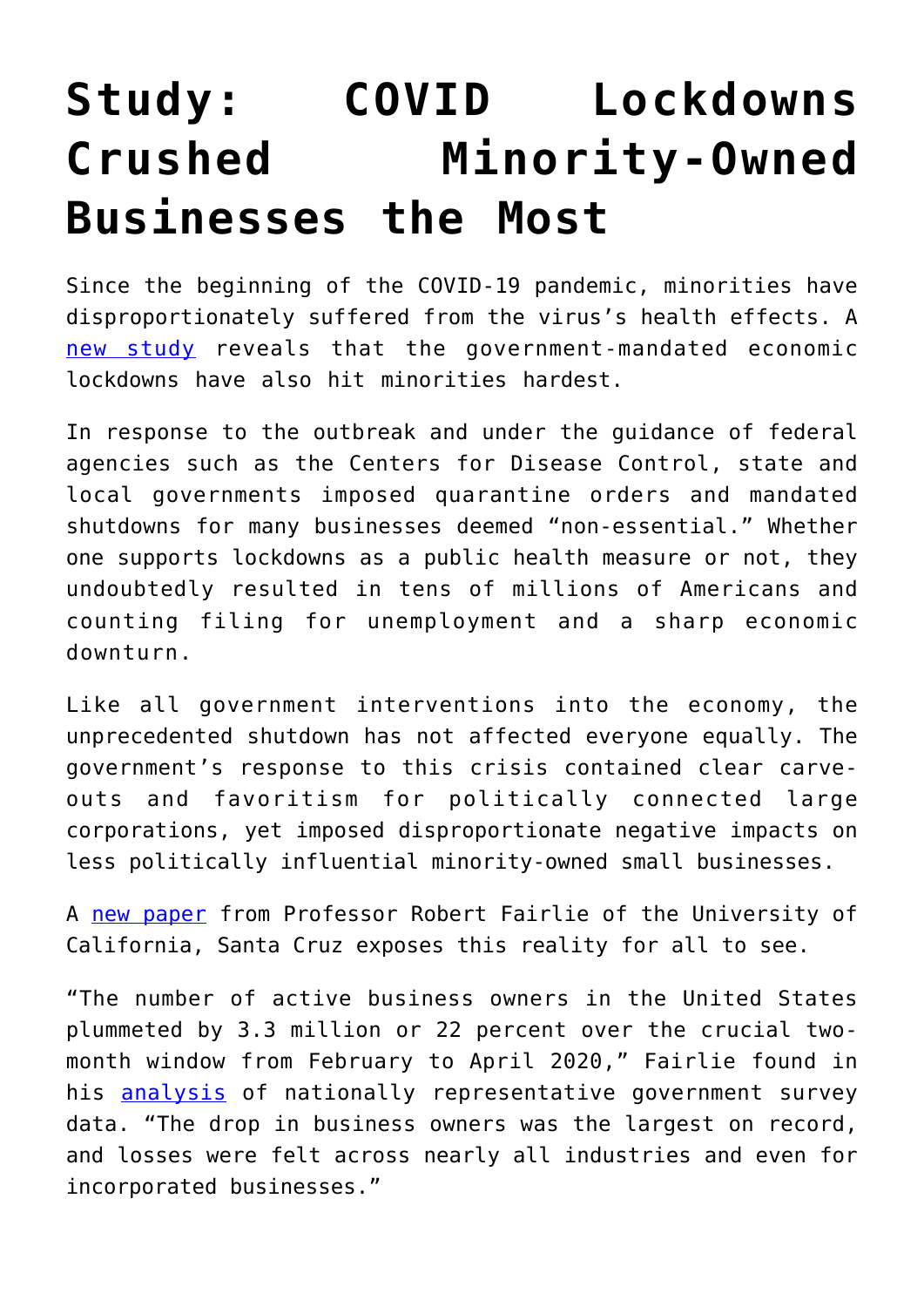This is a troubling economic observation in and of itself, yet the data are even more concerning when broken down along racial lines.

"African-American businesses were hit especially hard experiencing a 41 percent drop. Latinx business owners fell by 32 percent, and Asian business owners dropped by 26 percent," the professor [reports](https://siepr.stanford.edu/sites/default/files/publications/20-022.pdf). For context, white business owners only faced a [17 percent](https://www.nytimes.com/interactive/2020/06/18/us/18virus-smallbiz.html) drop.

"Simulations indicate that industry compositions partly placed these groups at a higher risk of losses," Fairlie continues. "Immigrant business owners experienced substantial losses of 36 percent. Female-owned businesses were also disproportionately hit by 25 percent."



*([Source](https://siepr.stanford.edu/sites/default/files/publications/20-022.pdf): Robert Fairlie, University of California, Santa Cruz)* Remember that these abstract figures represent millions of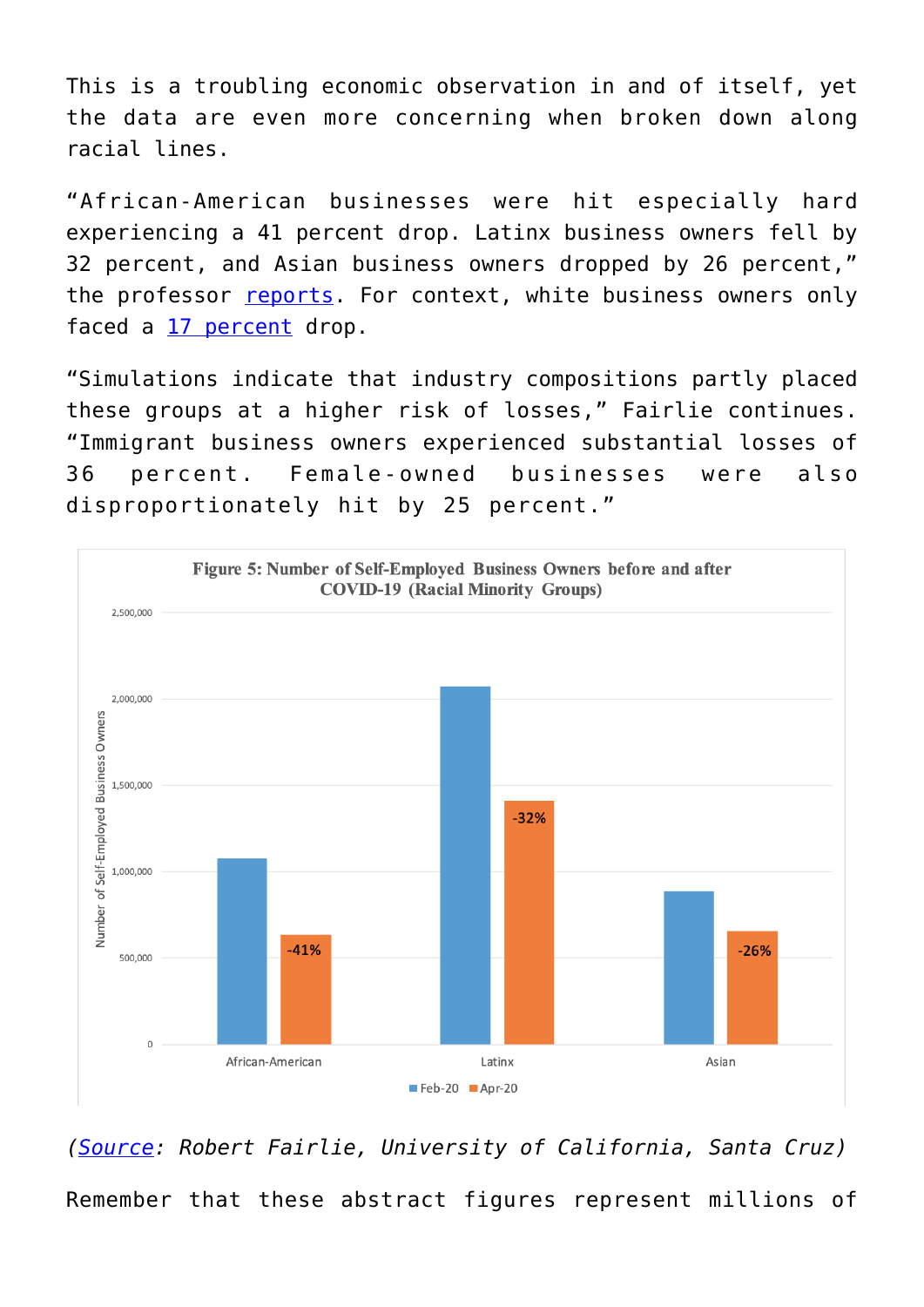actual people whose livelihoods were destroyed by the COVID-19 response. And as revealed in [new reporting](https://www.nytimes.com/interactive/2020/06/18/us/18virus-smallbiz.html) from the *New York Times*, the massive government programs passed as COVID-19 "relief" and "stimulus" efforts—[we're set to add a whopping \\$8](https://fee.org/articles/one-overlooked-covid-19-legacy-will-haunt-your-grandchildren/) [trillion in debt—](https://fee.org/articles/one-overlooked-covid-19-legacy-will-haunt-your-grandchildren/)are failing to help many of those who are most in need.

"Black-owned businesses also appear to be benefiting less from federal stimulus programs," the paper [reported](https://www.nytimes.com/interactive/2020/06/18/us/18virus-smallbiz.html). "Only 12 percent of black and Hispanic business owners polled between April 30 and May 12 received the funding they had requested."

"It's unfortunate that the businesses that need the funding, help and assistance the most are not receiving it," the owner of a hair salon in the Bronx [told](https://www.nytimes.com/interactive/2020/06/18/us/18virus-smallbiz.html) the *Times*. "It's like the Titanic. Where was the water coming up first? It was coming from the bottom. The people on the bottom were drowning first."

Meanwhile, wealthy corporations are benefiting mightily from tax carve-outs in the congressional COVID-19 relief bill that was passed, the CARES Act.

Companies will receive [more than \\$155 billion](https://www.axios.com/coronavirus-tax-breaks-corporations-nol-interest-deduction-d0cfd642-d324-412c-985a-aabd7080ef37.html?utm_source=newsletter&utm_medium=email&utm_campaign=newsletter_axiosam&stream=top) in benefits. This includes a whopping \$862 million tax refund for the massive multinational corporation Boeing.

"The tax breaks were supposed to help ease companies' red ink and keep paychecks flowing for workers," Axios [reports.](https://www.axios.com/coronavirus-tax-breaks-corporations-nol-interest-deduction-d0cfd642-d324-412c-985a-aabd7080ef37.html?utm_source=newsletter&utm_medium=email&utm_campaign=newsletter_axiosam&stream=top) "But most of the companies mentioned above, for example, have either furloughed employees or are pushing for buyouts."

The lesson here is quite clear. When the government launches massive interventions into the economy and then passes 300+ page bills to "fix" the problem it helped create, political distortions will result in costs disproportionately borne by disadvantaged groups in society and benefits that skew toward the well-connected.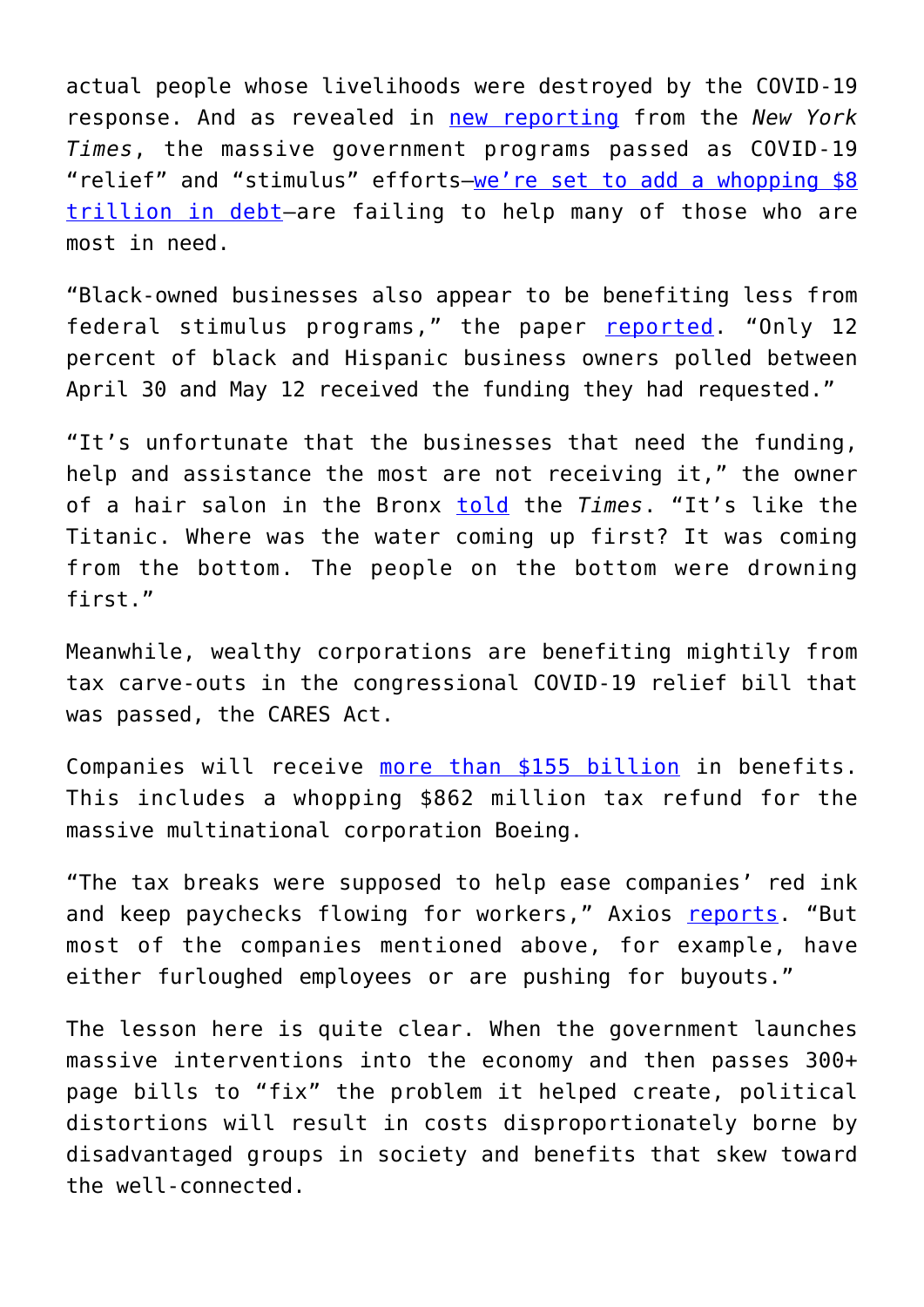"I believe crony capitalism—the alliance between business and government—is the biggest problem of our age," [said](https://neighborhoodeffects.mercatus.org/2014/04/30/what-is-the-greatest-threat-to-freedom-and-prosperity/) economic historian Robert Higgs, "Crony capitalism, unfortunately, has a very active, organized, well-funded, and vocal constituency. It is the greatest threat to our prosperity and our freedom."

"A free-market thwarts lobbying by taking the power that corporations seek away from government," former Libertarian presidential candidate Mary J. Ruwart once said. "The only sure way to prevent the rich from buying unfair government influence is to stop allowing government to use physical force against peaceful people. Whenever government is allowed to favor one group over another, the rich will always win, since they can "buy" more favors, overtly or covertly, than the poor."

The facts offered by this new paper and emerging COVID-19 data confirm theoretical predictions and offer a warning as to the unequal costs associated with mandating another lockdown if a "second wave" of COVID-19 emerges.

"Since bills keep piling up even when revenue isn't coming in, many of these small [minority-owned] businesses face an uphill climb as it is," the *Wall Street Journal* editorial board [notes.](https://www.wsj.com/articles/lockdowns-hit-minority-businesses-11592167529?mod=opinion_lead_pos3) "If they're now getting back to work, and if they think they've taken the necessary precautions to do so safely, then the last thing they need is a politician ordering them to close shop for another month or two."

Government lockdowns amid public health crises are ultimately a question of cost-benefit analysis. Whether one supports future pandemic lockdowns or not, we should all keep in mind that Americans do not bear the consequences of big government equally.

*This article was originally published on FEE.org. Read the*

—